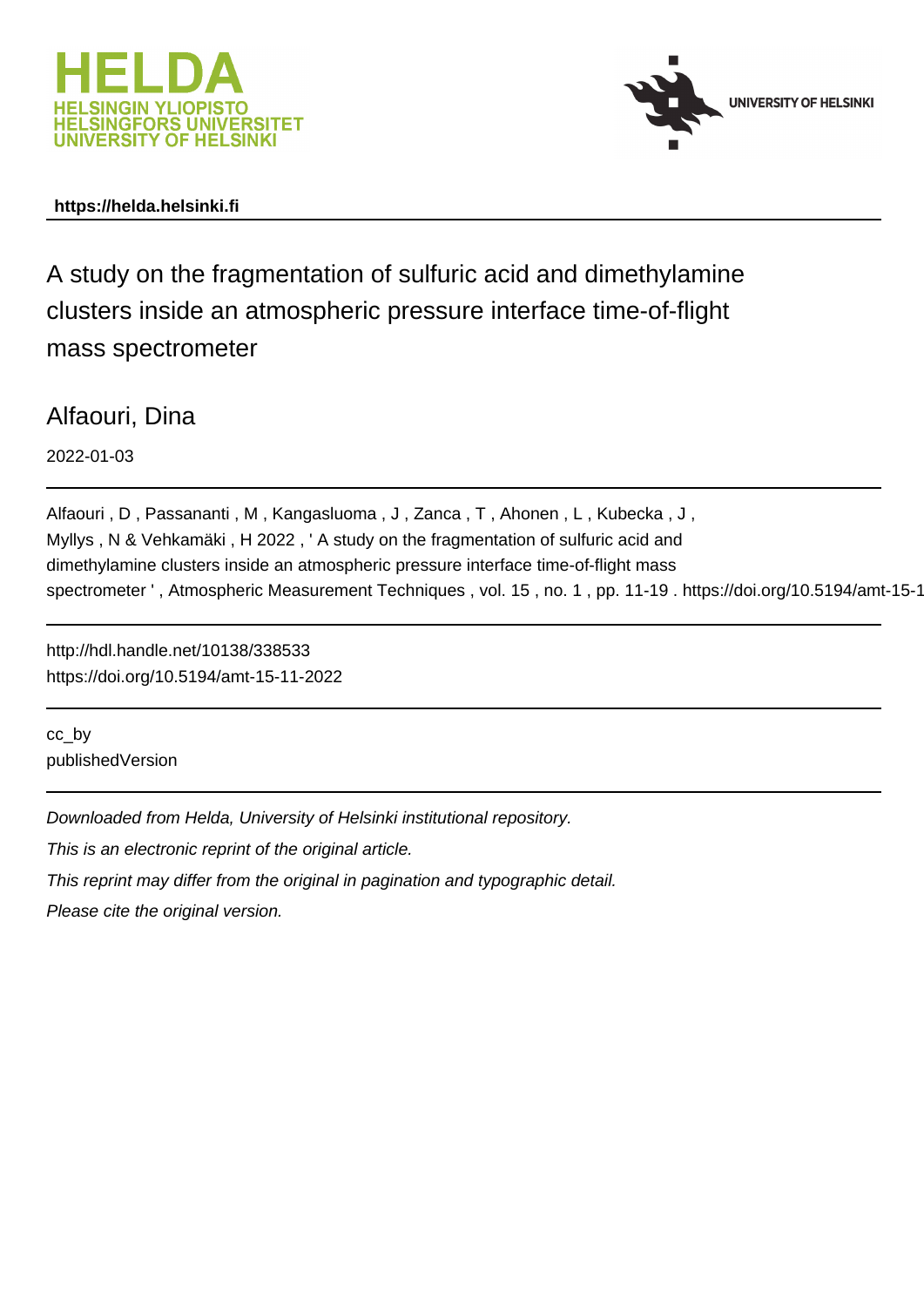$\circledcirc$ 



# A study on the fragmentation of sulfuric acid and dimethylamine clusters inside an atmospheric pressure interface time-of-flight mass spectrometer

Dina Alfaouri<sup>1</sup>, Monica Passananti<sup>1,2</sup>, Tommaso Zanca<sup>1</sup>, Lauri Ahonen<sup>1</sup>, Juha Kangasluoma<sup>1</sup>, Jakub Kubečka<sup>1</sup>, Nanna Myllys $^3$ , and Hanna Vehkamäki $^1$ 

<sup>1</sup>Department of Physics, Institute for Atmospheric and Earth System Research,

University of Helsinki, Helsinki, 00014, Finland

<sup>2</sup>Dipartimento di Chimica, Università degli Studi di Torino, Via Pietro Giuria 5, Turin, 10125, Italy

<sup>3</sup>Department of Chemistry, University of Jyväskylä, Jyväskylä, 40014, Finland

Correspondence: Hanna Vehkamäki (hanna.vehkamaki@helsinki.fi)

Received: 23 June 2021 – Discussion started: 14 July 2021 Revised: 16 October 2021 – Accepted: 27 October 2021 – Published: 3 January 2022

Abstract. Sulfuric acid and dimethylamine vapours in the atmosphere can form molecular clusters, which participate in new particle formation events. In this work, we have produced, measured, and identified clusters of sulfuric acid and dimethylamine using an electrospray ionizer coupled with a planar-differential mobility analyser, connected to an atmospheric pressure interface time-of-flight mass spectrometer (ESI–DMA–APi-TOF MS). This set-up is suitable for evaluating the extent of fragmentation of the charged clusters inside the instrument. We evaluated the fragmentation of 11 negatively charged clusters both experimentally and using a statistical model based on quantum chemical data. The results allowed us to quantify the fragmentation of the studied clusters and to reconstruct the mass spectrum by removing the artifacts due to the fragmentation.

## 1 Introduction

Our climate is heavily impacted by atmospheric aerosol particles. These particles also play an important role in our daily lives. They determine the quality of the air we breathe and thus affect our health directly (Hirsikko et al., 2011; Zhao et al., 2021). The majority of particles in the Earth's atmosphere are formed from gaseous precursors. Both laboratory and field measurements indicate that sulfuric acid, often with various amines, acts as the main precursor for atmospheric new particle formation events by forming nanometre-scale clusters (Chen et al., 2012; Kürten et al., 2014; Mäkelä et al., 2001; Qiu and Zhang, 2013; Smith et al., 2010; Thomas et al., 2016; Zhao et al., 2011). In recent years, developments in high-resolution mass spectrometry have facilitated an increased understanding of the chemical composition, concentration, and stability of these molecular clusters. A central tool in detecting the elemental composition of these clusters is the chemical ionization atmospheric pressure interface time-of-flight mass spectrometer (CI–APi-TOF MS) (Jokinen et al., 2012; Yao et al., 2018). However, due to the lower stability of clusters in comparison to molecules, clusters are more susceptible to fragmentation and/or evaporation caused for example by ionization processes, low-pressure environments, and high-energy collisions inside the instrument. Previous studies have shown that theoretical models often predict higher cluster concentrations compared to APi-TOF measurements (Kurtén et al., 2011; Olenius et al., 2013). Cluster fragmentation processes inside the instrument (Olenius et al., 2013) have been speculated to be an explanation for this difference.

Our recent studies have made considerable progress in understanding the transformation of clusters inside the APi and in simulating collision-induced cluster fragmentation (CICF) (Passananti et al., 2019; Zanca et al., 2020; Zapadinsky et al., 2019). One of these studies (Passananti et al., 2019) investigated the fate of sulfuric acid trimer ions  $((H_2SO_4)_2HSO_4^-)$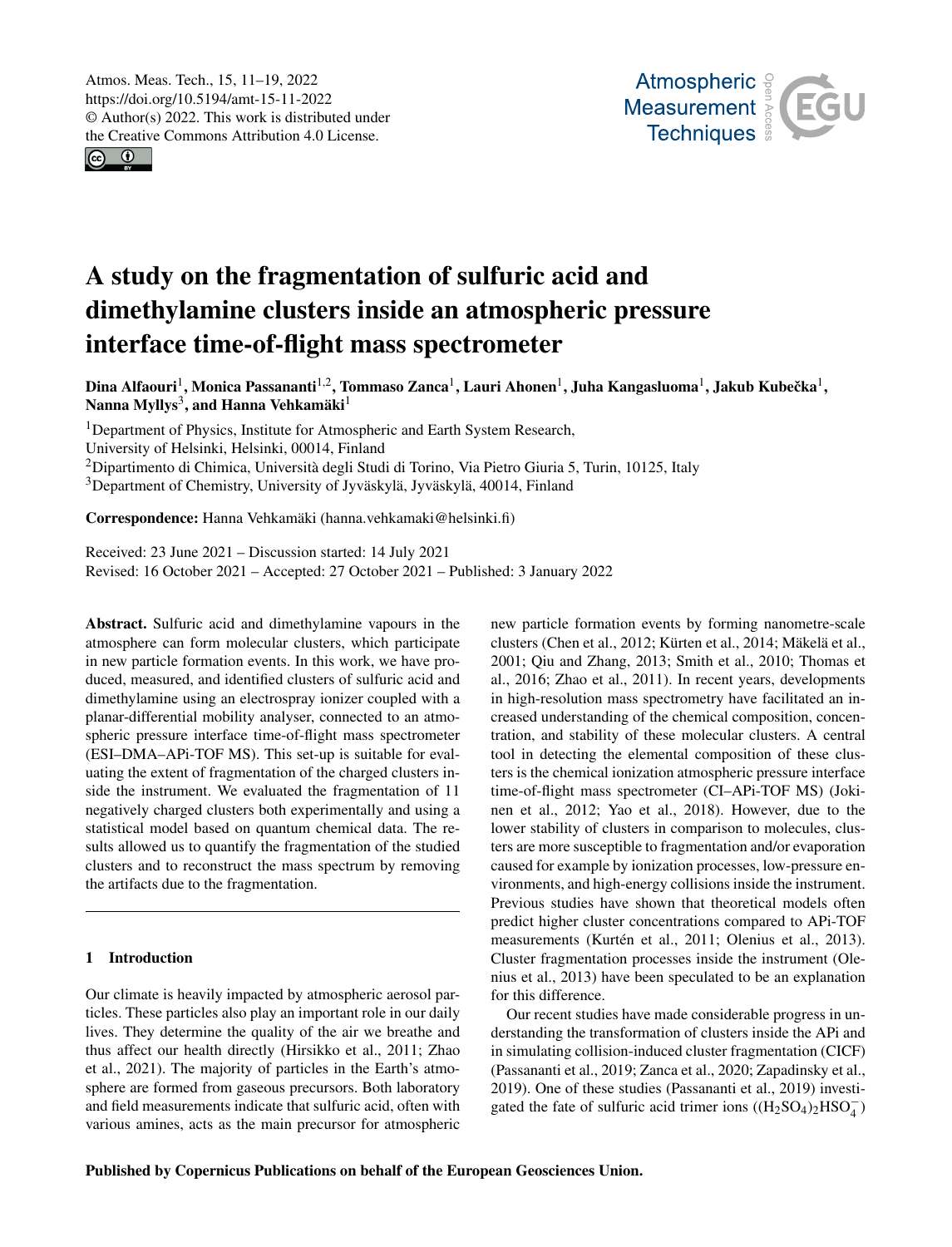inside an APi-TOF MS by exploring the effects of the voltages applied in the APi chambers on the CICF and identifying the regions of the APi in which the fragmentation is most likely to occur. Experimental results were found to be in good agreement with a theoretical model describing the CICF (Zapadinsky et al., 2019). This model simulates the motion of the charged clusters and the energy exchange with the carrier gas molecules inside the APi-TOF MS based on statistical principles combined with energy-level data from quantum chemical calculations. The simulated dynamics are defined by the electric fields inside the chambers of the instrument and the random collisions of the charged clusters with carrier gas molecules (Zapadinsky et al., 2019).

In this study, we extend our previous work to atmospherically relevant two-component clusters consisting of sulfuric acid and dimethylamine. Due to their varying size and shape, different clusters tend to have different electrical mobilities. We use a planar-differential mobility analyser (planar-DMA) (Amo-González and Pérez, 2018) to utilize this fact and select only one (known) cluster type at a time to enter the APi-TOF. We use an instrumental set-up (Fig. 1) consisting of an electrospray ionizer (ESI) and planar-DMA coupled with the APi-TOF MS.

Our main goals are to use this set-up to identify the clusters that are fragmented inside the APi-TOF MS and to quantify the fragmentation. We also compare our findings to theoretical fragmentation probabilities predicted by the CICF model (Zapadinsky et al., 2019). The combination of experimental and modelling data allows us to reconstruct a mass defect plot of the detected cluster ions, removing the artifacts due to the fragmentation.

#### 2 Methodology

#### 2.1 Experimental set-up

As mentioned above, the ESI is coupled with a DMA which is in turn connected to an electrometer and finally to the APi-TOF MS. The APi-TOF MS is an atmospheric pressure interface connected to a time-of-flight mass spectrometer (Tofwerk). The APi part acts as a guide for the ions and charged clusters from ambient pressure into high vacuum inside the TOF ( $\sim$  10<sup>-4</sup> mbar). The TOF MS allows for the unambiguous identification of ion and cluster composition due to resolving power up to 3000 Th / Th (Junninen et al., 2010). Through the APi-TOF, charged clusters are subjected to a series of applied voltages (TOF power supply (TPS) voltages) which guide and focus them. These voltages hugely impact the fragmentation of the charged clusters and the instrument transmission.

Molecular ions are generated using an ESI from a solution of 100 mM / 100 mM dimethylamine / sulfuric acid in methanol and water with a ratio of  $4:1$  v: v. The sample is negatively charged using an electrode inserted into the liquid solution, and then the charged sample is electrosprayed into the planar-DMA model type P5 (by SEADM) with a sheath flow of  $N_2$  carrier gas to separate charged clusters (with diameters up to a few nanometres) according to their electrical mobility. Thus, if we apply a certain voltage at the DMA, then only clusters of one electrical mobility will be passed onward. In the DMA two types of scans are conducted: full voltage scans and fixed voltage scans. Full voltage scans are done within a range of −900 to −2900 V with a voltage step of 5 V. Fixed voltage scans are done at the voltages where dimethylamine and sulfuric acid clusters appeared. Fixed voltage scans are done at the voltages where dimethylamine and sulfuric acid clusters appeared. Further details on the experimental procedure are found in the Supplement.

#### 2.2 Cluster fragmentation simulation

We simulated the fragmentation of sulfuric acid and dimethylamine clusters using our statistical model (Zapadinsky et al., 2019). As mentioned above, this model describes the motion of the charged clusters through the APi-TOF MS and the energy exchange caused by collisions between the charged clusters and the carrier gas molecules. These collisions may cause the fragmentation of the cluster ions inside the instrument if they convey a sufficient amount of energy (Zapadinsky et al., 2019). The model needs as input data on the experimental conditions (temperature and voltages and pressures inside the APi chambers) and information about the (vibrational and rotational) energy levels which are used to evaluate the densities of states. These latter were obtained using quantum chemistry data from calculations carried out within our group (Myllys et al., 2019), where vibrational frequency analyses were carried out at the  $\omega$ B97X-D/6-31++G(d,p) level of theory. Further details on the model and quantum chemistry calculations are given in the Supplement.

### 3 Results and discussion

Figure 2 shows a 2D plot of the combined and synchronized signals from the DMA and the APi-TOF MS, with the DMA voltage on the  $x$  axis, the cluster mass / charge ratio on the  $y$ axis, and the signal intensity on a colour scale. This type of data visualization allows us to evaluate the presence of multicharged compounds, the presence of fragmented clusters, and the range of  $m/z$  and mobility of the clusters produced in the ESI. Indeed, this plot gives a convenient overview of the cluster fragmentation in the (negatively charged) sulfuric acid–dimethylamine system. For a given DMA voltage, in an ideal situation only singly charged clusters with a unique elemental composition (and thus mass) enter the APi-TOF MS. In the absence of fragmentation, this should result in one narrow peak in the mass spectrum and thus only one line in the 2D plot. Any deviation from this means that there are either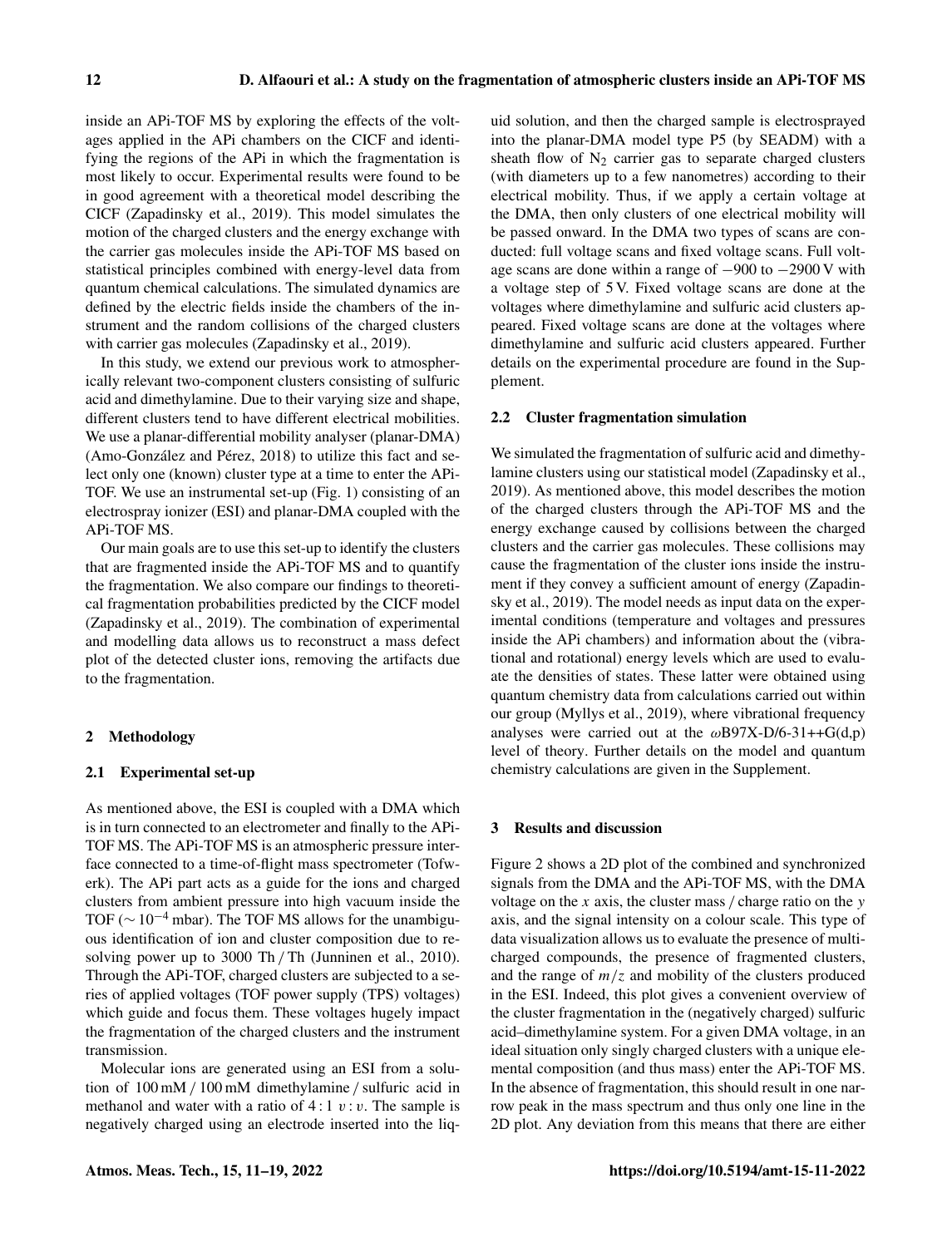

Figure 1. Schematic figure (not to scale) representing the experimental set-up of an electrospray ionizer and planar-differential mobility analyser, connected to an atmospheric pressure interface time-of-flight mass spectrometer (ESI–DMA–APi-TOF MS). Figure modified from Passananti et al. (2019).

multi-charged clusters, singly charged clusters with different masses with the same mobility, and/or cluster fragmentation. As seen in Fig. 2, in our experimental conditions, the groups of peaks present are concentrated largely along one linear line, which means that we mainly observe singly charged clusters. In case of multi-charged clusters in 2D plots, several groups of peaks are concentrated along different linear lines (one line for each charge state); as an example of multicharged 2D plots, see Fig. 1b in Larriba et al. (2014). Moreover, considering our sample composition and the resolution of the DMA, the likelihood of detecting singly charged clusters with different masses with the same mobilities are low. This leaves us with cluster fragmentation, which can be highlighted from the 2D plots.

If a cluster, upon entering the APi-TOF, becomes fragmented, multiple signals are seen at the same voltage but at different mass / charge ratios. In Fig. 2, an example of a cluster and its fragment are shown (circled by dashed red lines). Moreover, upon entering the APi-TOF MS, several clusters undergo neutral evaporation or fragmentation, especially when the produced cluster or ion is a highly stable one. This could result in continuous horizontal lines as seen in Fig. 2 for the 1B ion where M1B  $\rightarrow$  M + 1B (M is an arbitrary cluster).

Using the full voltage scan mode, it is possible to detect all negatively charged clusters of dimethylamine and sulfuric acid produced by the ESI within the scanned DMA voltage range given the APi-TOF transmission is good enough. To identify sulfuric acid–dimethylamine clusters, the MS data have been analysed, and clusters are reported in Fig. 3. In particular, Fig. 3 shows a mass defect plot of all 11 dimethylamine and sulfuric acid charged clusters produced and detected in our system. Other clusters or impurities are not shown in the figure as they are not relevant for this study. The DMA voltages and the  $m/z$  values for each detected cluster are reported in Table S3 of the Supplement. For simplicity, throughout the whole paper we refer to sulfuric acid as S, dimethylamine as D, bisulfate ion as B, and clusters as for example 2D2S1B, which corresponds to a cluster of two dimethylamine molecules, two sulfuric acid molecules, and one bisulfate ion. The majority of the charged clusters had either a 1:1 ratio of sulfuric acid and dimethylamine with a bi-sulfate ion attached or a  $N + 1$ : N ratio, i.e. with one more sulfuric acid than dimethylamine molecule (in addition to the bi-sulfate ion). The smallest detected 1 : 1 ratio cluster is 2D2S1b; we do not observe the 1D1S1B cluster, probably due to its lower stability compared to a larger cluster. This is in agreement with the computed trend of stability of negatively charged sulfuric acid–dimethylamine clusters (Myllys et al., 2019). Moreover, our detected clusters are similar to those detected in a previous study of the same sulfuric acid and dimethylamine solution (Thomas et al., 2016) produced in gas-phase chamber experiments (Almeida et al., 2013; Kürten et al., 2014) and in ambient measurements (Yao et al., 2018).

The full voltage scan and the 2D plot (Fig. 2) are useful for providing a fast qualitative interpretation of the data. However, for an in-depth analysis of the data and a quantitative measure of the fragmentation or survival probability of each cluster type, experiments with fixed voltage and longer data acquisition times are needed. In a fixed voltage scan experiment a single cluster type is selected, and the mass spectrum is recorded for that specific cluster. We performed fixed voltage scan experiments for each cluster type to identify the fragmentation pathways and quantify the survival probability. For the clusters not fragmented inside the APi, only the signal of the original cluster is observed in the mass spectrum. In case of fragmentation, two or more signals are observed in the mass spectrum. For the larger clusters, we observed several fragmentation pathways. Figure 4 shows the MS spectrum of the fixed scan experiment for cluster 1D2S1B as an example. In the MS spectrum there is the signal of the original cluster (1D2S1B) at 337.95 Th, and there are three signals at lower  $m/z$  representing a frag-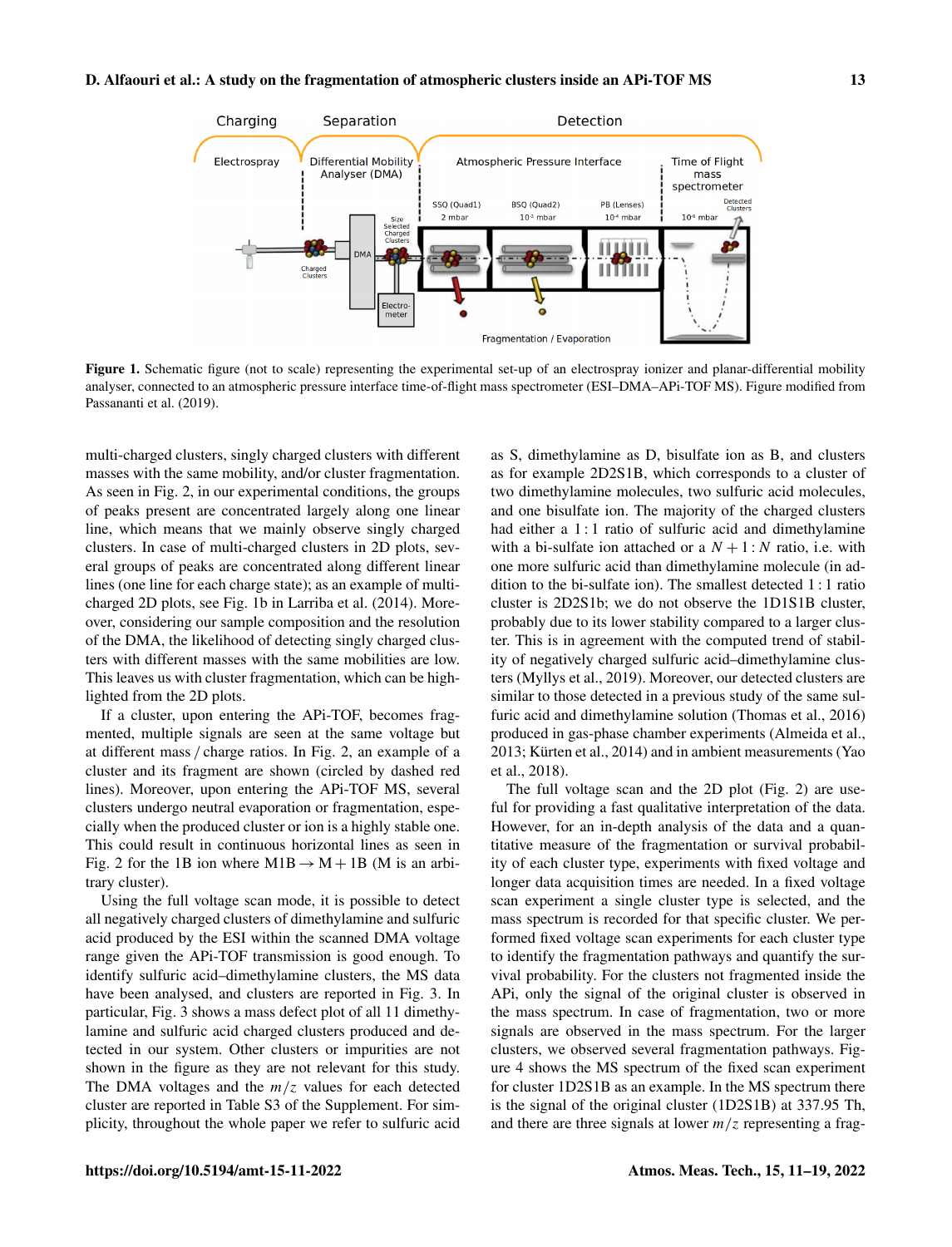

Figure 2. The 2D plot of the differential mobility spectrum and the mass spectrum of negatively charged sulfuric acid and dimethylamine clusters generated by the ESI. The plot shows the mass / charge versus the DMA voltage with the signal intensity as a colour scale. Dashed red lines highlight the fragmentation of cluster 1D2S1B and its fragments 2S1B and 1S1B as an example, where D is dimethylamine, S is sulfuric acid, and B is bisulfate ion.



Figure 3. The mass defect plot of sulfuric acid and dimethylamine clusters detected by the APi-TOF MS. The circle size reflects the intensity of the detected clusters. Clusters of the same colour have the same sulfuric acid : dimethylamine ratio.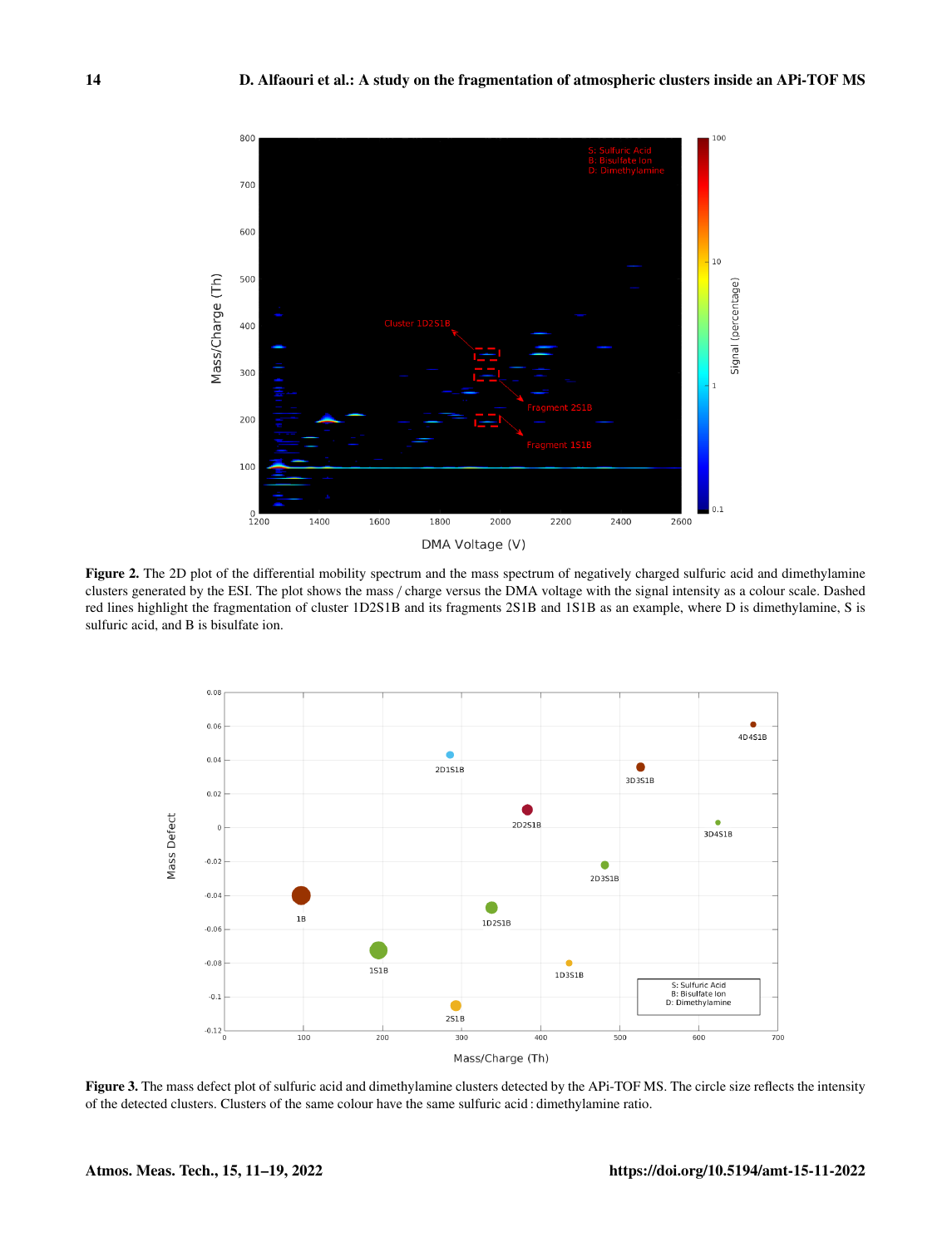

Figure 4. The MS spectrum of the fixed scan experiment for cluster 1D2S1B.

mented cluster. Each signal is a cluster deriving from a different fragmentation pathway, and 1D2S1B can fragment via these three pathways.

| $1D2S1B \rightarrow 2S1B + 1D$ |  |
|--------------------------------|--|
|--------------------------------|--|

 $1D2S1B \rightarrow 1S1B + 1S1D$  (R2)

$$
1D2S1B \to 1B + 1D2S \tag{R3}
$$

We calculated the overall survival probability of 1D2S1B (using the ratio between the signal intensity of the parent cluster and the sum of the parent and fragmented clusters; all signal intensities have been corrected by the mass-dependent transmission of the APi-TOF) and the probability of fragmentation for each pathway. We also take into account an average background signal of the 1B ion (seen as a horizontal line in Fig. 2).

The fragmentation region inside the APi is relatively short (Passananti et al., 2019), and the daughter clusters are likely to leave this region before having a chance to fragment again, and thus we ignore subsequent fragmentation events. The fragmentation pathways and the survival probability for each cluster are reported in the Supplement.

We compared experimental data with the survival probabilities calculated with the CICF model to understand the fragmentation processes. To simulate the CICF inside an APi-TOF, we needed to define all fragmentation pathways for each studied cluster. However, only single fragmentation pathways can be considered for each specific simulation. To identify the most probable fragmentation pathways, we computed the reaction (kinetic) rate constants at different internal energies of the cluster for each possible fragmentation path-

way and selected the pathways with the highest rate constants at the typical/average internal energy (see the Supplement for more detailed information). All clusters except 1S1B may fragment through at least two different pathways, and the number of pathways increases with the cluster size. Finally we calculated an overall survival probability for each cluster using the selected most probable fragmentation pathways.

Figure 5 shows the comparison of the overall survival probability according to experiments and model simulations for all studied clusters. For most of the clusters detected, the experimental and model results of the survival probability are in good agreement. There can be several reasons for the discrepancies in the survival probability between the experiments and the model.

- 1. For some parent clusters multiple fragmentation pathways can occur simultaneously within the same experiment.
- 2. The fragmentation of a multi-charged cluster with the same mobility as a different singly charged cluster can produce the same fragments, which leads to an underestimation of the experimental survival probability of the studied singly charged cluster.
- 3. Clusters with mobility peaks very close to each other can have overlapping signals which are difficult to separate.

For most of the clusters the model underestimates the survival probability compared to the experimental results, which could be explained by reason 1 and/or 2 in the list above.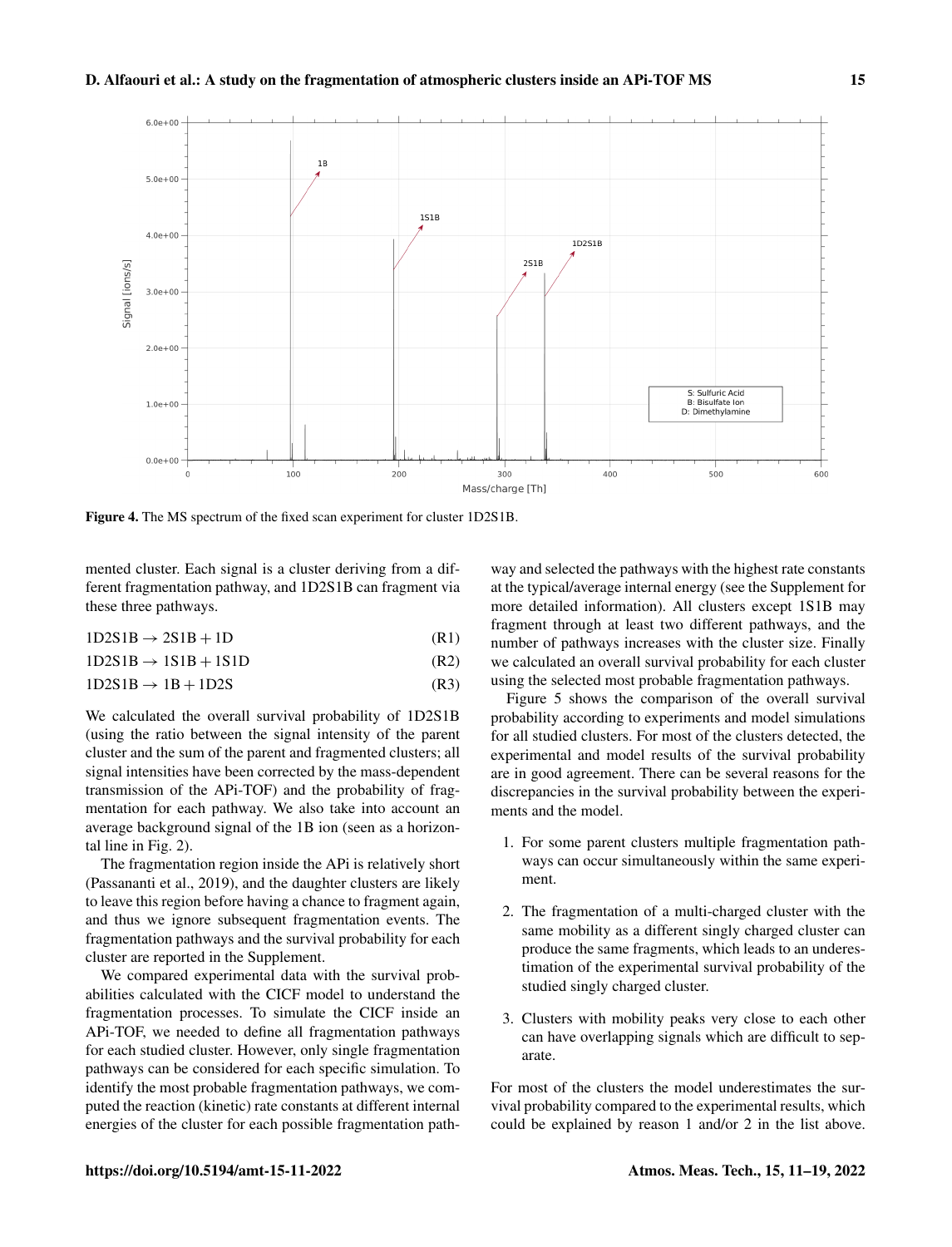

Figure 5. The overall survival probability of all sulfuric acid–dimethylamine clusters detected and calculated experimentally versus that simulated and calculated by our statistical model.



Figure 6. The reconstructed mass defect versus mass / charge (Th) plot based on that shown in Fig. 3 after accounting for all fragmentation processes. Note that cluster 3D4S1B is not seen here as it is only a fragmented product of cluster 4D4S1B.

Only for clusters 2D3S1B and 4D4S1B does the model overestimate the survival probability, and for these clusters there is a large discrepancy between the model and the experiments. The reason for this discrepancy might be the harmonic potential description of the vibrations used in deriving the energy levels of the cluster from quantum chemistry. For large clusters, ignoring the anharmonicity may result in overestimates for the survival probability. On the one hand, the trend in clusters 2D2S1B, 3D3S1B, and 4D4S1B could be explained by this increasing role of anharmonicity with cluster size, while 2D3S1B does not fit to this trend, probably due to different ratios of dimethylamine to sulfuric acid molecules. 2D3S1B has fewer hydrogen bonds since there are only two dimethylamine molecules in the cluster: this corresponds to a weaker bond network which may lead to a higher uncertainty. In addition to that, as indicated by Table S1 in the Supplement, more simultaneous fragmentation pathways were experimentally observed for cluster 2D3S1B in comparison to all the other clusters. This contributes to a higher uncertainty in the experimental survival probability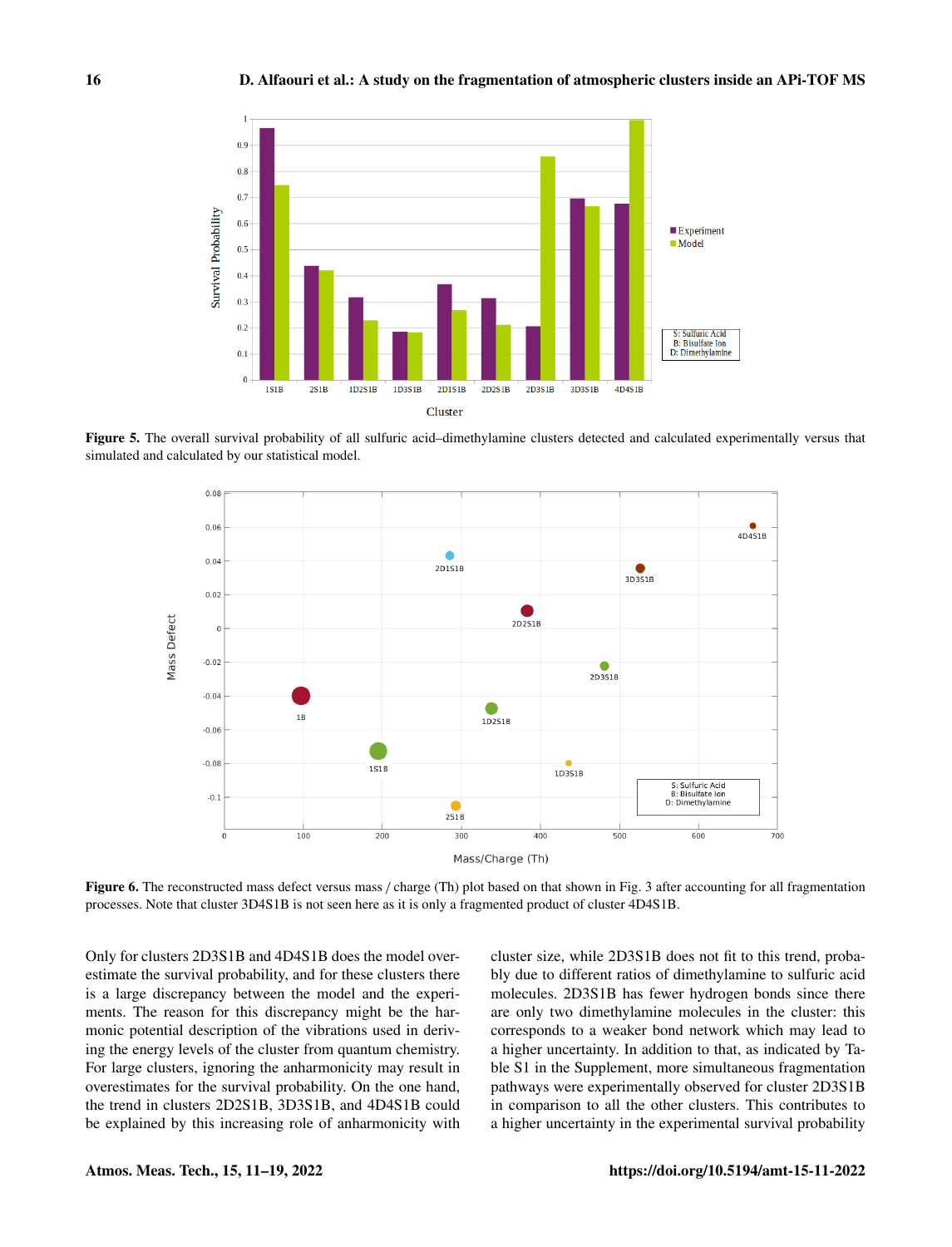calculation for this cluster. Thus, the larger discrepancy for the 2D3S1B cluster could be a combined reason for both the experimental and model uncertainty in the evaluation of the survival probability.

Knowing the instrumental transmission (see Supplement Sect. S6), cluster fragmentation pathways and survival probabilities allow for reconstruction of the mass defect plot, removing the effects of fragmentation (Fig. 6). In particular, the intensity of a cluster was increased in case it has a survival probability lower than 1 and/or decreased if it was produced as a result of a fragmentation of another cluster. More details on the procedure to reconstruct the mass defect plot are reported in the Supplement. This procedure enables the removal of artifacts due to the fragmentation of clusters and gives more accurate information about the actual concentration and composition of detected clusters.

### 4 Conclusion

In this work we tested our experimental set-up (ESI–DMA– APi-TOF MS), which consists of two high-resolution instruments, and a first-principle-based CICF model to study the fragmentation of atmospheric-relevant clusters. We generated and identified 11 charged sulfuric acid and dimethylamine clusters, and for each of these clusters, we quantified the extent of the fragmentation inside the instrument both experimentally and using a statistical model. The results showed a good agreement between the experiment and the model, shedding light on the nature of the fragmentation processes within this instrument. Our study revealed that larger clusters may undergo multiple fragmentation pathways. Our data allowed us to reconstruct the mass spectrum (i.e. a mass defect plot) of the identified clusters, so that we were able to define the original signal intensities of the detected clusters as if they had remained intact inside the instrument, removing artifacts due to the fragmentation. In the future, we anticipate that these proof-of-concept results can be extended also to other cluster-forming systems, and fragmentation corrections could be incorporated into standard data-analysis tools related to these instruments. This kind of sophisticated data analysis would significantly increase the accuracy of atmospheric cluster measurements, allowing for a better understanding of the conditions that lead to new particle formation.

*Data availability.* The data are publicly available in a GitHub repository [\(https://github.com/DinaAlfaouri/A-study](https://github.com/DinaAlfaouri/A-study-on-the-fragmentation-of-atmospheric-clusters-inside-an-APi-TOF-MS/tree/v1.12.21)[on-the-fragmentation-of-atmospheric-clusters-inside-an-APi-](https://github.com/DinaAlfaouri/A-study-on-the-fragmentation-of-atmospheric-clusters-inside-an-APi-TOF-MS/tree/v1.12.21)[TOF-MS/tree/v1.12.21,](https://github.com/DinaAlfaouri/A-study-on-the-fragmentation-of-atmospheric-clusters-inside-an-APi-TOF-MS/tree/v1.12.21) last access: 23 December 2021; https://doi.org[/10.5281/zenodo.5801564,](https://doi.org/10.5281/zenodo.5801564) Alfaouri, 2021).

*Supplement.* The supplement related to this article is available online at: [https://doi.org/10.5194/amt-15-11-2022-supplement.](https://doi.org/10.5194/amt-15-11-2022-supplement)

*Author contributions.* HV came up with the research idea. DA performed the experiments, data analysis, and result interpretation and wrote the first draft of the paper. MP helped in planning the project, supervising the experiments, analysing the data, interpreting the results, and writing the paper. JaK and NM performed the quantum chemistry calculations and wrote the parts about those calculations. TZ helped in performing the simulations of the fragmentation model, interpreting the model simulation results, and writing the parts about the model. LA helped in the interpretation of the results and by providing the code that visualizes the synchronized data. JuK helped in the interpretation of the results. All the authors contributed to the writing of this paper.

*Competing interests.* The contact author has declared that neither they nor their co-authors have any competing interests.

*Disclaimer.* Publisher's note: Copernicus Publications remains neutral with regard to jurisdictional claims in published maps and institutional affiliations.

*Acknowledgements.* We thank the ERC Project 692891- DAMOCLES, Academy of Finland project 1325656, University of Helsinki Faculty of Science ATMATH Project, for funding, and the CSC-IT Center for Science in Espoo, Finland, for computational resources. We acknowledge Evgeni Zapadinsky for all his help, knowledge, discussions and his expert advice. We also acknowledge Theo Kurtén for his expert advice.

*Financial support.* This research has been supported by the European Research Council, H2020 European Research Council (DAMOCLES (grant no. 692891)), the University of Helsinki Faculty of Science (ATMATH Project), and the Academy of Finland (project no. 1325656).

Open-access funding was provided by the Helsinki University Library.

*Review statement.* This paper was edited by Daniela Famulari and reviewed by three anonymous referees.

#### References

- Alfaouri, D.: DinaAlfaouri/A-study-on-the-fragmentation-ofatmospheric-clusters-inside-an-APi-TOF-MS: DinaAlfaouri/Astudy-on-the-fragmentation-of-atmospheric-clustersinside-an-APi-TOF-MS (v1.12.21), Zenodo [data set], https://doi.org[/10.5281/zenodo.5801564,](https://doi.org/10.5281/zenodo.5801564) 2021.
- Almeida, J., Schobesberger, S., Kürten, A., Ortega, I. K., Kupiainen-Määttä, O., Praplan, A. P., Adamov, A., Amorim, A., Bianchi, F., Breitenlechner, M., David, A., Dommen, J., Donahue, N. M., Downard, A., Dunne, E., Duplissy, J., Ehrhart, S., Flagan, R. C., Franchin, A., Guida, R., Hakala, J., Hansel, A.,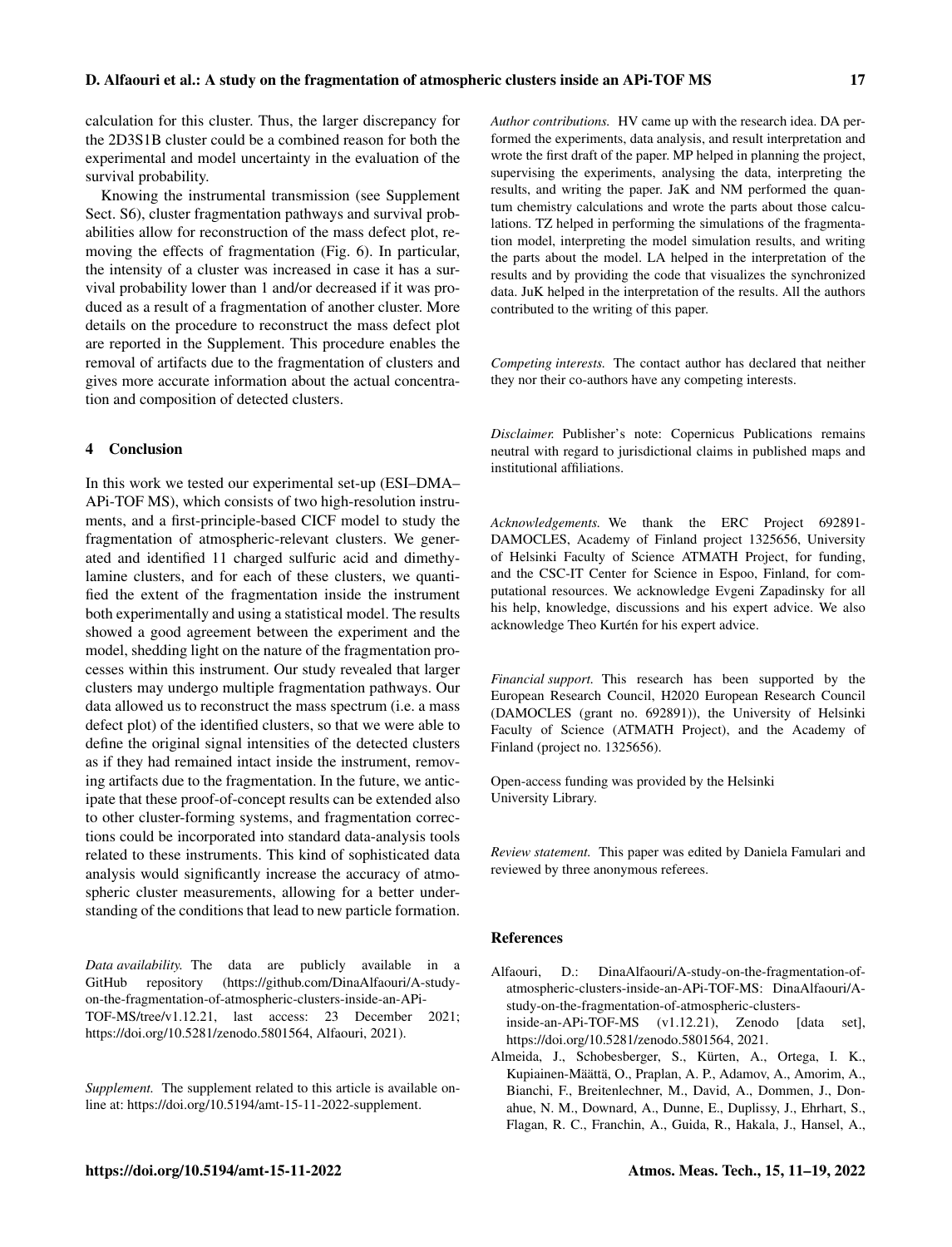Heinritzi, M., Henschel, H., Jokinen, T., Junninen, H., Kajos, M., Kangasluoma, J., Keskinen, H., Kupc, A., Kurtén, T., Kvashin, A. N., Laaksonen, A., Lehtipalo, K., Leiminger, M., Leppä, J., Loukonen, V., Makhmutov, V., Mathot, S., McGrath, M. J., Nieminen, T., Olenius, T., Onnela, A., Petäjä, T., Riccobono, F., Riipinen, I., Rissanen, M., Rondo, L., Ruuskanen, T., Santos, F. D., Sarnela, N., Schallhart, S., Schnitzhofer, R., Seinfeld, J. H., Simon, M., Sipilä, M., Stozhkov, Y., Stratmann, F., Tomé, A., Tröstl, J., Tsagkogeorgas, G., Vaattovaara, P., Viisanen, Y., Virtanen, A., Vrtala, A., Wagner, P. E., Weingartner, E., Wex, H., Williamson, C., Wimmer, D., Ye, P., Yli-Juuti, T., Carslaw, K. S., Kulmala, M., Curtius, J., Baltensperger, U., Worsnop, D. R., Vehkamäki, H., and Kirkby, J.: Molecular understanding of sulphuric acid–amine particle nucleation in the atmosphere, Nature, 502, 359–363, https://doi.org[/10.1038/nature12663,](https://doi.org/10.1038/nature12663) 2013.

- Amo-González, M. and Pérez, S.: Planar Differential Mobility Analyzer with a Resolving Power of 110, Anal. Chem., 90, 6735– 6741, https://doi.org[/10.1021/acs.analchem.8b00579,](https://doi.org/10.1021/acs.analchem.8b00579) 2018.
- Chen, M., Titcombe, M., Jiang, J., Jen, C., Kuang, C., Fischer, M. L., Eisele, F. L., Siepmann, J. I., Hanson, D. R., Zhao, J., and McMurry, P. H.: Acid-base chemical reaction model for nucleation rates in the polluted atmospheric boundary layer, P. Natl. Acad. Sci. USA, 109, 18713–18718, https://doi.org[/10.1073/pnas.1210285109,](https://doi.org/10.1073/pnas.1210285109) 2012.
- Hirsikko, A., Nieminen, T., Gagné, S., Lehtipalo, K., Manninen, H. E., Ehn, M., Hõrrak, U., Kerminen, V.-M., Laakso, L., McMurry, P. H., Mirme, A., Mirme, S., Petäjä, T., Tammet, H., Vakkari, V., Vana, M., and Kulmala, M.: Atmospheric ions and nucleation: a review of observations, Atmos. Chem. Phys., 11, 767– 798, https://doi.org[/10.5194/acp-11-767-2011,](https://doi.org/10.5194/acp-11-767-2011) 2011.
- Jokinen, T., Sipilä, M., Junninen, H., Ehn, M., Lönn, G., Hakala, J., Petäjä, T., Mauldin III, R. L., Kulmala, M., and Worsnop, D. R.: Atmospheric sulphuric acid and neutral cluster measurements using CI-APi-TOF, Atmos. Chem. Phys., 12, 4117–4125, https://doi.org[/10.5194/acp-12-4117-2012,](https://doi.org/10.5194/acp-12-4117-2012) 2012.
- Junninen, H., Ehn, M., Petäjä, T., Luosujärvi, L., Kotiaho, T., Kostiainen, R., Rohner, U., Gonin, M., Fuhrer, K., Kulmala, M., and Worsnop, D. R.: A high-resolution mass spectrometer to measure atmospheric ion composition, Atmos. Meas. Tech., 3, 1039– 1053, https://doi.org[/10.5194/amt-3-1039-2010,](https://doi.org/10.5194/amt-3-1039-2010) 2010.
- Kürten, A., Jokinen, T., Simon, M., Sipilä, M., Sarnela, N., Junninen, H., Adamov, A., Almeida, J., Amorim, A., Bianchi, F., Breitenlechner, M., Dommen, J., Donahue, N. M., Duplissy, J., Ehrhart, S., Flagan, R. C., Franchin, A., Hakala, J., Hansel, A., Heinritzi, M., Hutterli, M., Kangasluoma, J., Kirkby, J., Laaksonen, A., Lehtipalo, K., Leiminger, M., Makhmutov, V., Mathot, S., Onnela, A., Petäjä, T., Praplan, A. P., Riccobono, F., Rissanen, M. P., Rondo, L., Schobesberger, S., Seinfeld, J. H., Steiner, G., Tomé, A., Tröstl, J., Winkler, P. M., Williamson, C., Wimmer, D., Ye, P., Baltensperger, U., Carslaw, K. S., Kulmala, M., Worsnop, D. R., and Curtius, J.: Neutral molecular cluster formation of sulfuric acid–dimethylamine observed in real time under atmospheric conditions, P. Natl. Acad. Sci. USA, 111, 15019– 15024, https://doi.org[/10.1073/pnas.1404853111,](https://doi.org/10.1073/pnas.1404853111) 2014.
- Kurtén, T., Petäjä, T., Smith, J., Ortega, I. K., Sipilä, M., Junninen, H., Ehn, M., Vehkamäki, H., Mauldin, L., Worsnop, D. R., and Kulmala, M.: The effect of  $H_2SO_4$  – amine clustering on chemical ionization mass spectrometry (CIMS) measurements

of gas-phase sulfuric acid, Atmos. Chem. Phys., 11, 3007–3019, https://doi.org[/10.5194/acp-11-3007-2011,](https://doi.org/10.5194/acp-11-3007-2011) 2011.

- Larriba, C., de la Mora, J. F., and Clemmer, D. E.: Electrospray Ionization Mechanisms for Large Polyethylene Glycol Chains Studied Through Tandem Ion Mobility Spectrometry, J. Am. Soc. Mass Spectrom., 25, 1332–1345, https://doi.org[/10.1007/s13361-014-0885-0,](https://doi.org/10.1007/s13361-014-0885-0) 2014.
- Mäkelä, J. M., Yli-Koivisto, S., Hiltunen, V., Seidl, W., Swietlicki, E., Teinilä, K., Sillanpää, M., Koponen, I. K., Paatero, J., Rosman, K., and Hämeri, K.: Chemical composition of aerosol during particle formation events in boreal forest, Tellus B, 53, 380– 393, https://doi.org[/10.3402/tellusb.v53i4.16610,](https://doi.org/10.3402/tellusb.v53i4.16610) 2001.
- Myllys, N., Kubečka, J., Besel, V., Alfaouri, D., Olenius, T., Smith, J. N., and Passananti, M.: Role of base strength, cluster structure and charge in sulfuric-acid-driven particle formation, Atmos. Chem. Phys., 19, 9753–9768, https://doi.org[/10.5194/acp-](https://doi.org/10.5194/acp-19-9753-2019)[19-9753-2019,](https://doi.org/10.5194/acp-19-9753-2019) 2019.
- Olenius, T., Schobesberger, S., Kupiainen-Määttä, O., Franchin, A., Junninen, H., Ortega, I. K., Kurtén, T., Loukonen, V., Worsnop, D. R., Kulmala, M., and Vehkamäki, H.: Comparing simulated and experimental molecular cluster distributions, Faraday Discuss., 165, 75–89, https://doi.org[/10.1039/c3fd00031a,](https://doi.org/10.1039/c3fd00031a) 2013.
- Passananti, M., Zapadinsky, E., Zanca, T., Kangasluoma, J., Myllys, N., Rissanen, M. P., Kurtén, T., Ehn, M., Attoui, M., and Vehkamäki, H.: How well can we predict cluster fragmentation inside a mass spectrometer?, Chem. Commun., 55, 5946–5949, https://doi.org[/10.1039/C9CC02896J,](https://doi.org/10.1039/C9CC02896J) 2019.
- Qiu, C. and Zhang, R.: Multiphase chemistry of atmospheric amines, Phys. Chem. Chem. Phys., 15, 5738, https://doi.org[/10.1039/c3cp43446j,](https://doi.org/10.1039/c3cp43446j) 2013.
- Smith, J. N., Barsanti, K. C., Friedli, H. R., Ehn, M., Kulmala, M., Collins, D. R., Scheckman, J. H., Williams, B. J., and McMurry, P. H.: Observations of aminium salts in atmospheric nanoparticles and possible climatic implications, P. Natl. Acad. Sci. USA, 107, 6634–6639, https://doi.org[/10.1073/pnas.0912127107,](https://doi.org/10.1073/pnas.0912127107) 2010.
- Thomas, J. M., He, S., Larriba-Andaluz, C., DePalma, J. W., Johnston, M. V., and Hogan Jr., C. J.: Ion mobility spectrometry-mass spectrometry examination of the structures, stabilities, and extents of hydration of dimethylamine–sulfuric acid clusters, Phys. Chem. Chem. Phys., 18, 22962–22972, https://doi.org[/10.1039/C6CP03432B,](https://doi.org/10.1039/C6CP03432B) 2016.
- Yao, L., Garmash, O., Bianchi, F., Zheng, J., Yan, C., Kontkanen, J., Junninen, H., Mazon, S. B., Ehn, M., Paasonen, P., Sipilä, M., Wang, M., Wang, X., Xiao, S., Chen, H., Lu, Y., Zhang, B., Wang, D., Fu, Q., Geng, F., Li, L., Wang, H., Qiao, L., Yang, X., Chen, J., Kerminen, V.-M., Petäjä, T., Worsnop, D. R., Kulmala, M., and Wang, L.: Atmospheric new particle formation from sulfuric acid and amines in a Chinese megacity, Science, 361, 278– 281, https://doi.org[/10.1126/science.aao4839,](https://doi.org/10.1126/science.aao4839) 2018.
- Zanca, T., Kubečka, J., Zapadinsky, E., Passananti, M., Kurtén, T., and Vehkamäki, H.: Highly oxygenated organic molecule cluster decomposition in atmospheric pressure interface time-offlight mass spectrometers, Atmos. Meas. Tech., 13, 3581-3593, https://doi.org[/10.5194/amt-13-3581-2020,](https://doi.org/10.5194/amt-13-3581-2020) 2020.
- Zapadinsky, E., Passananti, M., Myllys, N., Kurtén, T., and Vehkamäki, H.: Modeling on Fragmentation of Clusters inside a Mass Spectrometer, J. Phys. Chem. A, 123, 611–624, https://doi.org[/10.1021/acs.jpca.8b10744,](https://doi.org/10.1021/acs.jpca.8b10744) 2019.